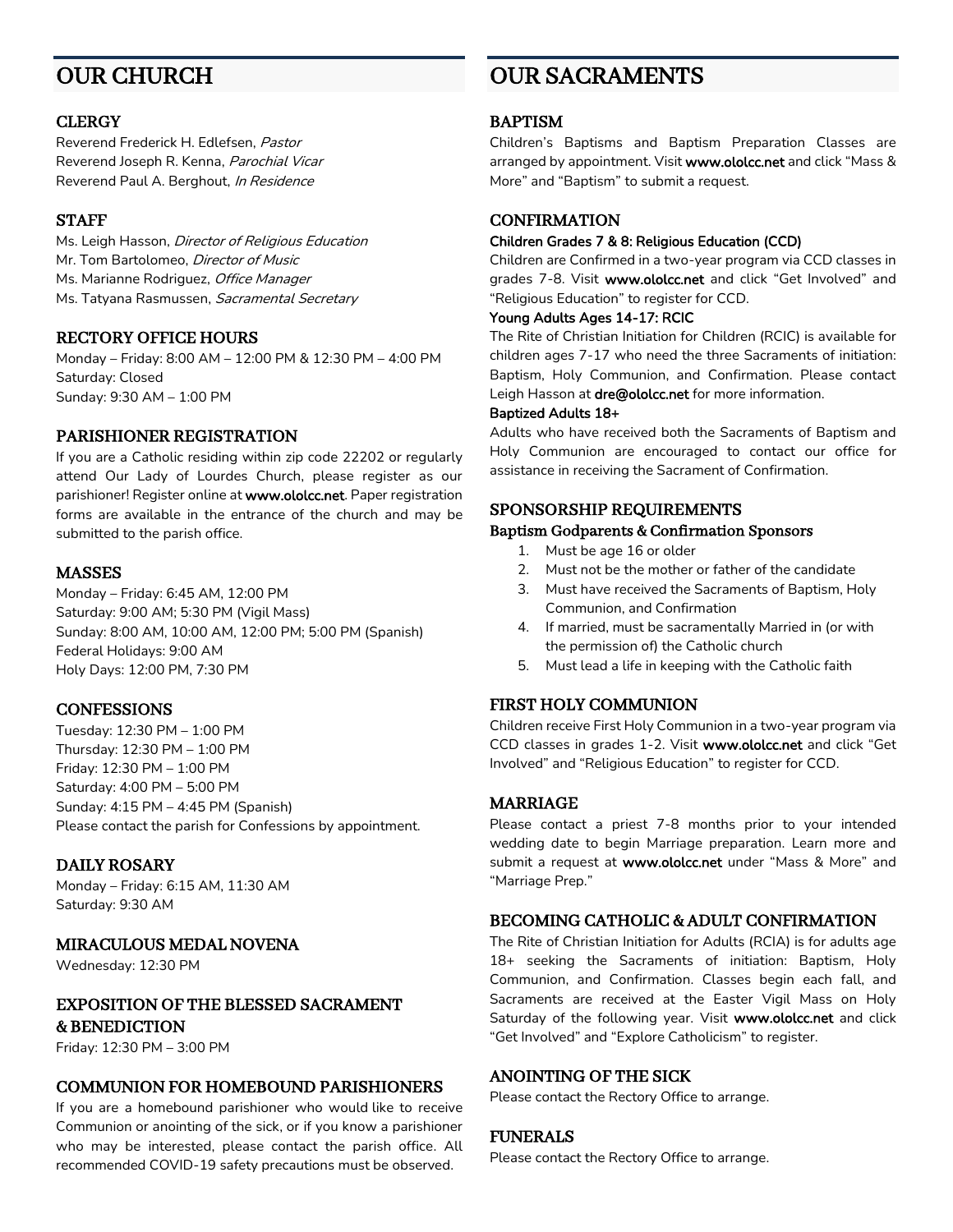# OUR PARISH



### A MESSAGE FROM THE PASTOR

Dear Our Lady of Lourdes Family and Visitors,

May the simplicity and innocence of the Christ child bless you all this Christmas and throughout the New Year. In Christ, we're made innocent, we grow up, we suffer, we're humbled, we repent, and finally we pass from this life. Then we go Home. When we're born into that World, we'll rejoice and say, "I've become a child again!" "I'm home!" That's the message of Christmas. That's the gift of Jesus Christ. Merry Christmas and blessed New Year to all of you.

Fr. Edlefsen

Visit www.ololcc.net for Fr. Edlefsen's Christmas video message and his article "Christmas and Innocence."

### KNIGHTS OF COLUMBUS PANCAKE BREAKFAST Jan. 2 | 8:30 AM – 12:00 PM | Parish Hall

The Knights of Columbus are hosting their monthly breakfast next Sunday, January 2, from 8:30 AM - 12:00 PM in the Parish Hall. Join us for homemade pancakes, waffles, French toast, bacon & sausage, breakfast potatoes, fruit salad, muffins, orange juice, coffee, tea, and hot chocolate!

Suggested Donation: \$10.00 per person / \$25.00 per family. Please make checks payable to "The Knights of Columbus"

#### 2022 PARISH CALENDARS AVAILABLE

Our 2022 parish calendars are available in the vestibule of the church! Please take home a calendar for the coming year.

#### MASS INTENTIONS–2022 CALENDAR OPEN!

You are invited to honor a friend, relative, or loved one with an Our Lady of Lourdes Mass! We accept intentions for 6:45 AM and 12:00 PM Masses Monday-Friday, Saturday 9:00 AM Masses, 5:30 PM Saturday Vigil Masses, and 8:00 AM and 12:00 PM Sunday Masses. Please contact Tatyana at 703-684-9261 or olol@ololcc.net to arrange. Bishop Burbidge suggests a voluntary donation of \$10.00 per Mass.

# THE ARLINGTON DIOCESE

#### EVENING COURSES AT THE JPII INSTITUTE Jan.-Apr. | John Paul II Institute, Washington, DC/Online

The John Paul II Institute in Washington, DC has two wonderful evening courses open to the public next semester. The Spring 2022 course in the Institute's Continuing Education Series will be "Called to Love" (in-person and online), which studies John Paul II's Man and Woman He Created Them: A Theology of the Body through a reading of the text and a discussion of his scriptural, theological, and philosophical methodology. Dr. David Crawford, Dean, will be teaching "Law, Family and the Person" (in-person only), which examines the treatment of marriage, family, and the person, as well as the related issues of sexual difference, procreation, and biotechnology, under civil law. This course is part of the Master in Theological Studies, and individuals may apply as non-degree seeking students. Please register by January 5. Details are online at www.johnpaulii.edu. For more information, email information@johnpaulii.edu or call 202-526-3799.

### SINGLE CATHOLICS EPIPHANY PARTY Jan. 8 | 7:00 PM | St. Raphael, Rockville, MD

Single Catholics are invited to the 22<sup>nd</sup> annual Epiphany Party at St. Raphael Church (1513 Dunster Road, Rockville, MD 20854)! Join us at 7:00 PM on Saturday, January 8, 2022 in the Trumpet Room. The night includes a delicious Ledo's lasagna dinner, salsa dance lessons, complimentary wine and beer, a DJ, and more! Tickets are \$27.00 at the door, or \$21.00 when paid via check made out to "St. Catherine Society" and mailed by December 28 to SCS Epiphany Party, St. Raphael, 1590 Kimblewick Road, Rockville, MD 20854. For more information, call 240-426-5589.

### PRAISE & WORSHIP HOLY HOUR Jan. 11 | 7:30 PM – 8:30 PM | St. Leo the Great, Fairfax

You are invited to an evening of praise and worship on Tuesday, November 9, from 7:30 PM - 8:30 PM at St. Leo the Great Catholic Church (3700 Old Lee Hwy, Fairfax, VA 22030). Fr. Richard Dyer will lead the Holy Hour and offer the reflection, and music will be provided by Valerie and Rocco Repetski. Our special intention will be for conversion and healing in families, especially those wounded by abortion. Confession available. All are welcome! Learn more at www.arlingtondiocese.org/healingandconversion.

### COME PRAY FOR VOCATIONS

#### Feb. 5 | 9:00 AM – 12:00 PM | Sacred Heart, Manassas

The St. Thérèse Vocation Society was formed to pray for and encourage vocations to the priesthood and consecrated life. Join the St. Thérèse Vocation Society for their annual Morning of Reflection on Saturday, February 5, from 9:00 AM – 12:00 PM at Sacred Heart Catholic Church (12975 Purcell Road, Manassas, VA 20112). The day will include continental breakfast, spiritual conference, Mass, and a Holy Hour. Fr. Steven Oetjen will be our speaker. The event is free, but please RSVP with the Office of Vocations by January 30 by calling 703-841-2514 or emailing vocations@arlingtondiocese.org.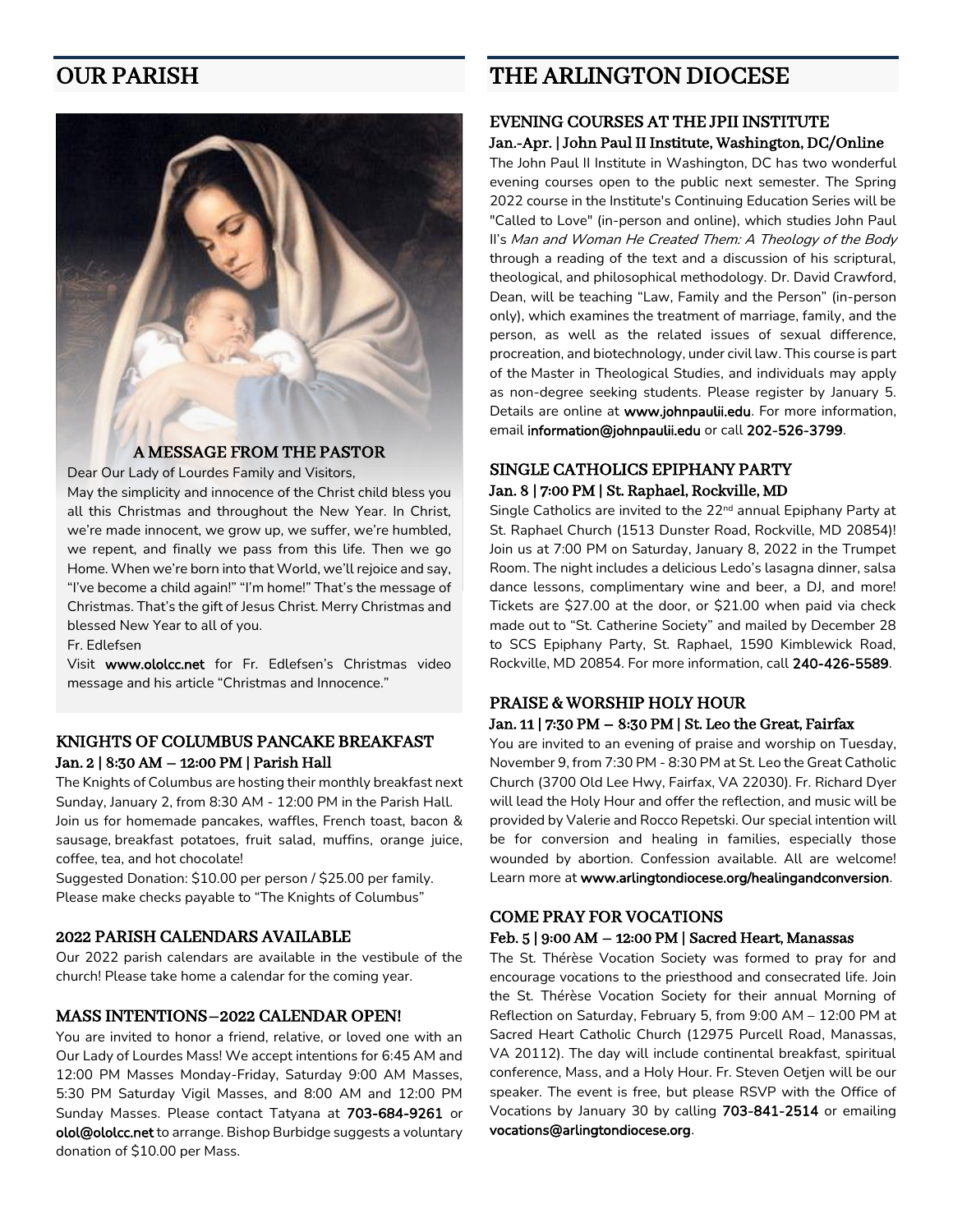## MORNINGS OF MERCY FOR DIVORCED CATHOLICS Feb. 5 | 9:00 AM – 12:00 PM | St. Timothy, Chantilly

Join fellow members of the diocese who have gone through divorce in a series of morning retreats led by Very Rev. Thomas P. Ferguson, Pastor of Good Shepherd. The next meeting will be Saturday, February 5, from 9:00 AM - 12:00 PM at St. Timothy (13807 Poplar Tree Road Chantilly, VA 20151). The event includes Mass, a talk, and Benediction. Please register for this free retreat at www.arlingtondiocese.org/morningsofmercy.

## HELP FOR TROUBLED MARRIAGES Feb. 25-27, Jul. 8-10 | Fairfax County

Retrouvaille is a program that has helped thousands of married couples who are experiencing loneliness, disillusionment, despair, and pain in their relationship. There is hope! This worldwide Catholic ministry will hold two weekend programs in Fairfax County: February 25-27 and July 8-10, 2022. For confidential information and instructions to register, please call 703-351-7211 or visit www.helpourmarriage.org.

### DIOCESAN PODCAST: SEARCHING FOR MORE

Searching for More is a diocesan podcast featuring interviews and discussions on a range of topics affecting Catholics in today's world. Guests include clergy, local Catholics, doctors, technology experts, Catholic news anchors, and even Hollywood actors! In addition to interviews, many podcasts will emanate from inspiring talks, speeches, homilies, and lectures given throughout the Arlington Diocese. Look up Searching for More wherever you listen to podcasts and subscribe today!

# RELIGIOUS EDUCATION

### VERITAS ACADEMY OPEN HOUSES Jan. 8, Jan. 22, Feb. 5 | 10:00 AM – 2:00 PM | Arlington

Veritas Collegiate Academy is a classical Christian school for grades K-12 with a vision to instruct in the light of Scripture. Veritas recently opened their third Virginia campus in National Landing—just down the street from Our Lady of Lourdes! Families are invited to explore a Christ-centered education at Veritas' Open Houses on January 8, January 22, and February 5 from 10:00 AM - 2:00 PM. Visit www.veritasacademydc.com or call 1-866-564-4233 to learn more.

### RELIGIOUS EDUCATION: CCD

This year's CCD Program has begun, but families can continue to register at Sunday classes or online throughout the year! The 2021-22 CCD calendar and registration form are available on our website. Please visit www.ololcc.net and click "Get Involved" to register, or contact our Director of Religious Education at dre@ololcc.net for more information.

### VOCATIONS

Are you being called to serve the family of the Lord as a priest, deacon, religious sister, or brother? Call Fr. Michael Isenberg at 703-841-2514 or email michael.isenberg@arlingtondiocese.org.

#### SUPPORT SEMINARIAN EDUCATION

Foster the growth of our Arlington Diocese seminarians through the Seminarian Education Endowment Fund (SEEF). SEEF's income provides funding for annual seminarian expenses such as room, board, tuition, health insurance, and books, which total almost \$45,000.00 per seminarian. You can help these young men live their vocations! To donate, please mail a check payable to "Foundation for the CDA - SEEF" to: The Foundation, 200 North Glebe Road, Suite 811, Arlington, VA 22203. Or donate online at www.arlingtondiocese.org/Donate\_SEEF. Contact Gretchen Koch at g.koch@arlingtondiocese.org or 703-841-3819 with questions.

# VOLUNTEER

### VOLUNTEER AT OUR LADY OF LOURDES

Everyone has a unique gift to be shared with others. Scan the QR code on the cover of this bulletin or visit our volunteer page on www.ololcc.net to learn more about our parish ministries.

# STEWARDSHIP

## FAITH DIRECT ONLINE GIVING

Our Lady of Lourdes accepts online donations via Faith Direct! You can donate to all our parish's first and second collections and set up recurring payments on your own schedule. To sign up, scan the QR code on the cover of this bulletin, or visit www.faithdirect.net and enter parish code VA327. Online giving is quick and secure for you, and the easiest way for our church to receive and process your contributions. Thank you!

### SPONSOR ALTAR FLOWERS

We appreciate parishioners who sponsor our altar and tabernacle flowers in honor of or in memory of a loved one or to commemorate a special event. Our 2022 altar flower calendar is open for reservations! Sponsorship is \$50.00 per week. Please contact Tatyana at 703-684-9261 or olol@ololcc.net to arrange.

### STEWARDSHIP REFLECTION

"See what love the Father has given us, that we should be called children of God; and so we are." (1 John 3:1)

During this season of giving, let us remember a beautiful gift that we have received—being children of God! As God's children, it is in our DNA that we share and express our love for others. Tell your spouse, children, family members, and friends that you love them every day! Also, pray for those people who are different than you and those who you may not like. Your prayers can be the start of a new friendship.

## SPONSOR OF THE WEEK

### St. Anne's Retirement Community

Please patronize our local businesses! Find special promotions on the FindingFABER app and www.findingfaber.com.